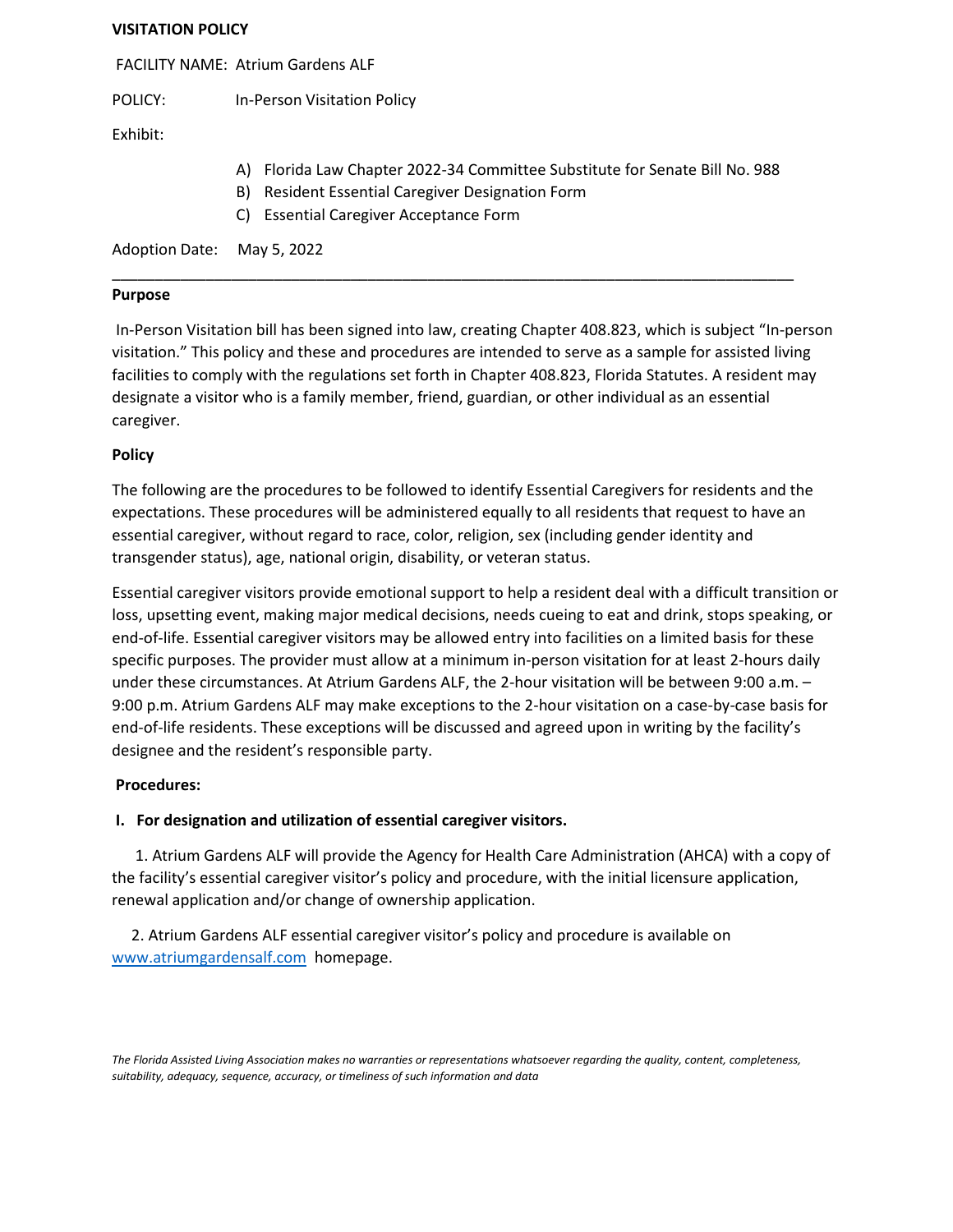Page 2

 3. Atrium Gardens ALF will designate Administrator as key staff to support infection prevention and control training.

 4. Atrium Gardens ALF will set a limit on the total number of visitors allowed in the facility at any given time based on the ability of staff to safely screen and monitor and the space to accommodate the essential caregiver visitors.

 a. Identify locations for visitation/care to occur planning for residents in shared spaces and facilities with minimal common space to identify maximum time availability.

 b. Provide outdoor visitation spaces that are protected from weather elements, such as porches, courtyards, patios, or other covered areas that are protected from heat and sun, with cooling devices, if needed

 c. Create indoor visitation spaces for residents in a room that is not accessible by other residents or in a resident's private room if the resident is bedbound and for health reasons cannot leave his or her room

5. All residents and/or POA/Guardian if appropriate will be asked if they want to identify an Essential Caregiver.

6. All new residents will be asked if they would like to identify an Essential Caregiver upon move-in.

7. All residents will be allowed to update as requested the named Essential Caregiver of record within 2 business days of request.

8. Residents are allowed in-person visitation in all the following circumstances, unless the resident, client, or patient objects:

a) End-of-life situations.

 b) A resident, client, or patient who was living with family before being admitted to the provider's care is struggling with the change in environment and lack of in person family support.

c) The resident, client, or patient is making one or more major medical decisions.

 d) A resident, client, or patient is experiencing emotional distress or grieving the loss of a friend or family member who recently died.

 e) A resident, client, or patient needs cueing or encouragement to eat or drink which was previously provided by a family member or caregiver.

f) A resident, client, or patient who used to talk and interact with others is seldom speaking.

*The Florida Assisted Living Association makes no warranties or representations whatsoever regarding the quality, content, completeness, suitability, adequacy, sequence, accuracy, or timeliness of such information and data*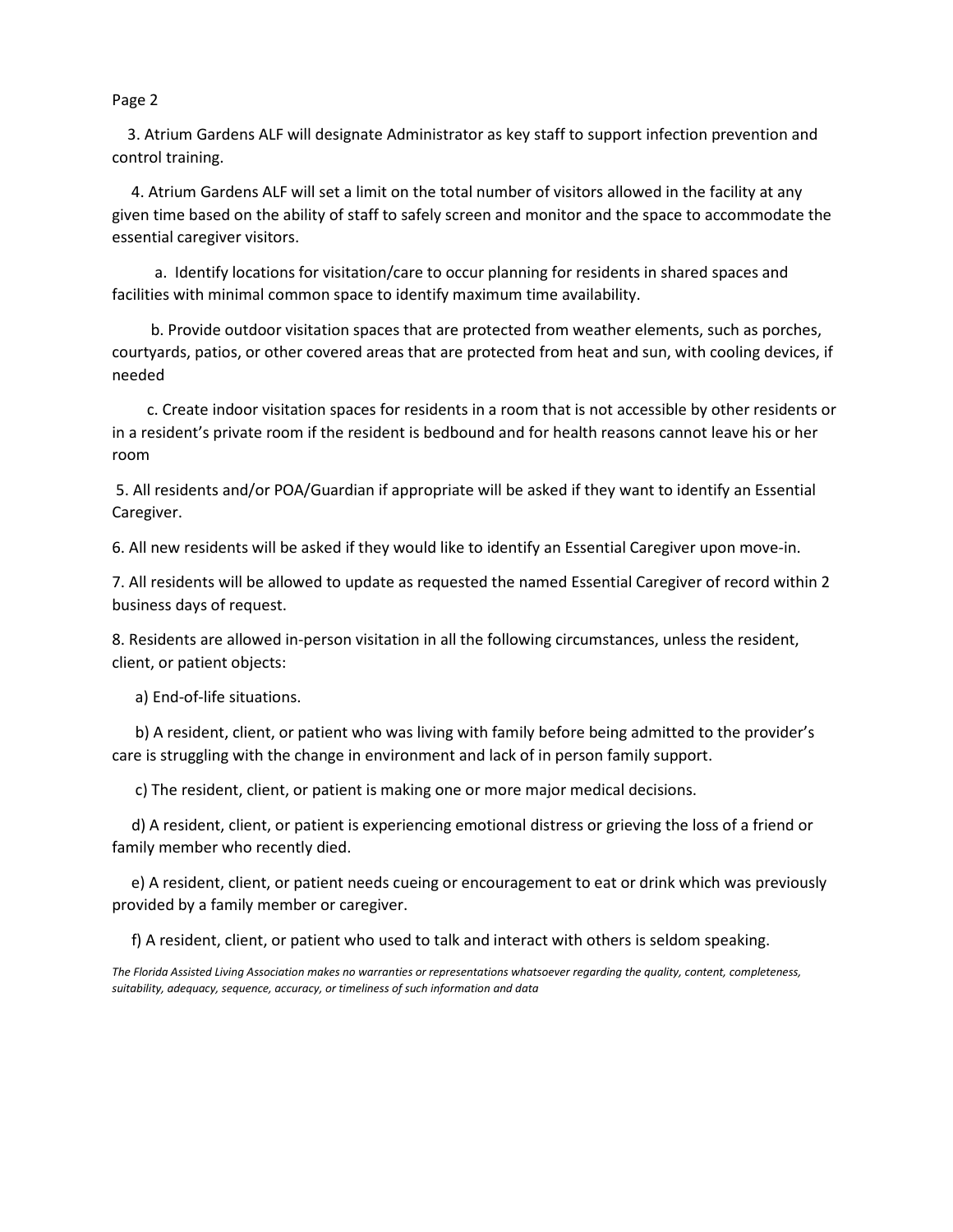9. Maintain a visitor log for signing in and out.

10. No more than one essential caregiver visitor may be designated per resident.

11. The policy need NOT prohibit essential caregiver visitor visits, if the specific resident to be visited is quarantined, tested positive, or showing symptoms of a communicable disease. Visits in these circumstances will likely require a higher level of PPE than standard surgical masks. The general visitation requirement that the facility has no new facility-onset cases of a communicable disease (for example COVID-19) is not applicable to visitation by essential caregiver visitors.

12. Atrium Gardens ALF is not required to provide for "facility-provided" COVID-19 testing if, and only if, it is based on the most recent CDC and FDA guidance. The cost of this testing cannot be passed on to the visitor.

13. Essential caregiver visitors must wear Personal Protective Equipment (PPE) per facility's Infection Control Policies. The PPE required must be consistent with the most recent CDC guidance for healthcare workers. At Atrium Gardens the essential caregiver visitors shall wear the same PPE that staff wear to provide care or services to the resident.

14. Any changes to Atrium Gardens ALF essential caregiver visitor policies must be promptly communicated to affected residents and essential caregiver visitors.

# **II. To facilitate visits by Essential caregiver visitors upon a request from a resident or friend/family member:**

1. The resident (or their representative) will read and sign the policy and procedures. The acknowledgement of the signature represents that the essential caregiver visitor will abide by the policies set forth in this document.

2. The essential caregiver visitor will complete training on Atrium Gardens ALF infection prevention and control including the use of PPE, use of masks, hand sanitation, and social distancing.

3. The essential caregiver visitor must immediately inform the facility if they develop symptoms consistent with a communicable disease within 24-hours of their last visit at the facility.

*The Florida Assisted Living Association makes no warranties or representations whatsoever regarding the quality, content, completeness, suitability, adequacy, sequence, accuracy, or timeliness of such information and data*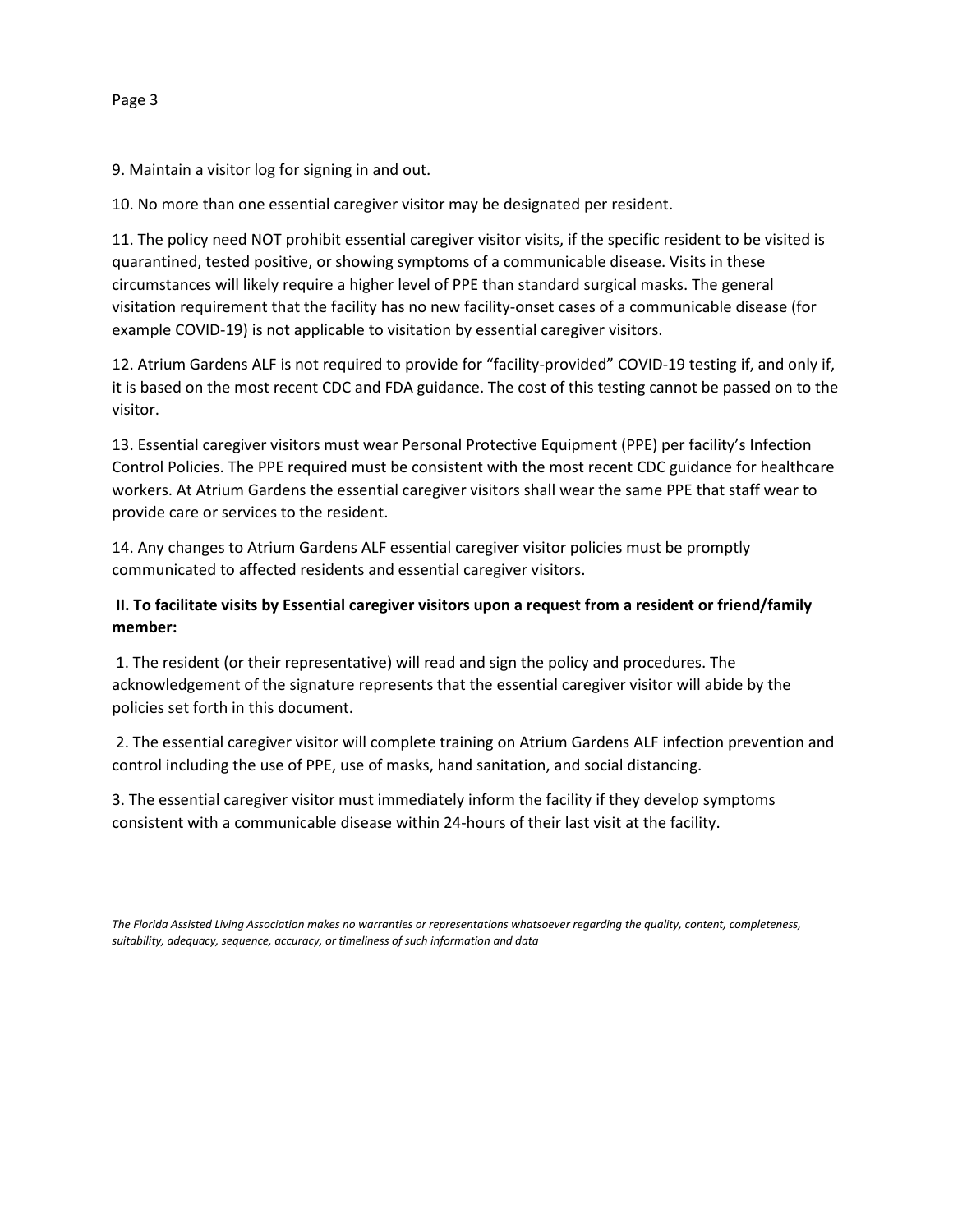Page 4

4. Essential caregiver visits may take place in the resident's room or a designated area determined by the Administrator at the time the visitation scheduled is developed and agreed upon.

## **III. When an essential caregiver visitor is scheduled to visit, the facility will:**

 1. Administrator will thoroughly screen the visitor per the facility's infection control policy and procedure and document the name of the individual, the date and time of entry, and the screening mechanism used, along with the screening employee's name and signature. Just as with staff entering the building, if the visitor fails the screening, the visitor CANNOT be allowed entry.

 2. Administrator will ensure that the required consents, and training and policy acknowledgements are in place.

3. Administrator will ensure that the caregiver visitor has appropriate PPE if applicable.

4. Administrator will require the essential caregiver visitor to sign in and out on the visitor log.

5. Administrator will monitor the essential caregiver visitor's adherence to policies and procedures.

 6. If the essential caregiver visitor fails to follow the facility's infection prevention and control requirements, after attempts to mitigate concerns, Administrator shall restrict or revoke visitation.

 7. In the event the essential caregiver visitor's status is revoked due to the individual not following the facility's policy and procedures, the resident may select a different essential caregiver visitor who will be granted visitation rights upon proper vetting and agreeing to Atrium Gardens ALF policies and procedures.

*The Florida Assisted Living Association makes no warranties or representations whatsoever regarding the quality, content, completeness, suitability, adequacy, sequence, accuracy, or timeliness of such information and data*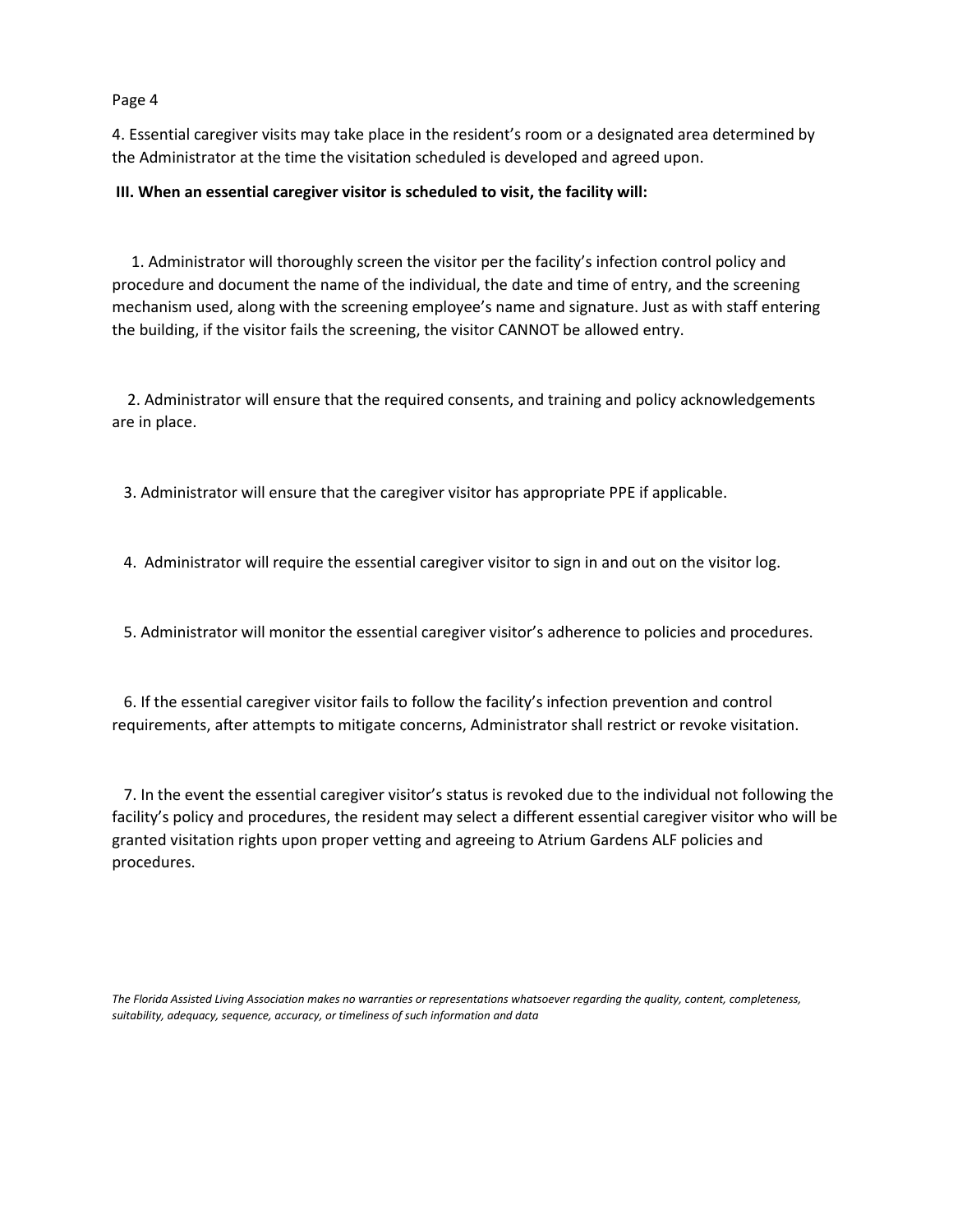**EXHIBIT A:** 

#### **CHAPTER 2022-34**

## **Committee Substitute for Senate Bill No. 988**

An act relating to in-person visitation; providing a short title; creating s. 408.823, F.S.; providing applicability; requiring certain providers to establish visitation policies and procedures within a specified timeframe; providing requirements for such policies and procedures; authorizing the resident, client, or patient to designate an essential caregiver; establishing requirements related to essential caregivers; requiring in-person visitation in certain circumstances; providing that the policies and procedures may require visitors to agree in writing to follow such policies and procedures; authorizing providers to suspend in-person visitation of specific visitors under certain circumstances; requiring providers to provide their policies and procedures to the Agency for Health Care Administration at specified times; requiring providers to make their policies and procedures available to the agency for review at any time, upon request; requiring providers to make their policies and procedures easily accessible from the homepage of their websites within a specified timeframe; requiring the agency to dedicate a standalone page on its website for specified purposes; providing a directive to the Division of Law Revision; providing an effective date.

Be It Enacted by the Legislature of the State of Florida:

Section 1. This act may be cited as the "No Patient Left Alone Act."

Section 2. Section 408.823, Florida Statutes, is created to read:  $408.823$  In-person visitation.  $-$ 

(1) This section applies to developmental disabilities centers as defined in s. 393.063, hospitals licensed under chapter 395, nursing home facilities licensed under part II of chapter 400, hospice facilities licensed under part IV of chapter 400, intermediate care facilities for the developmentally disabled licensed and certified under part VIII of chapter 400, and assisted living facilities licensed under part I of chapter 429.

(2)(a) No later than 30 days after the effective date of this act, each provider shall establish visitation policies and procedures. The policies and procedures must, at a minimum, include infection control and education policies for visitors; screening, personal protective equipment, and other infection control protocols for visitors; permissible length of visits and numbers of visitors, which must meet or exceed the standards in ss. 400.022(1)(b) and 429.28(1)(d), as applicable; and designation of a person responsible for ensuring that staff adhere to the policies and procedures. Safety-related policies and procedures may not be more stringent than those established for the provider's staff and may not require visitors to submit

1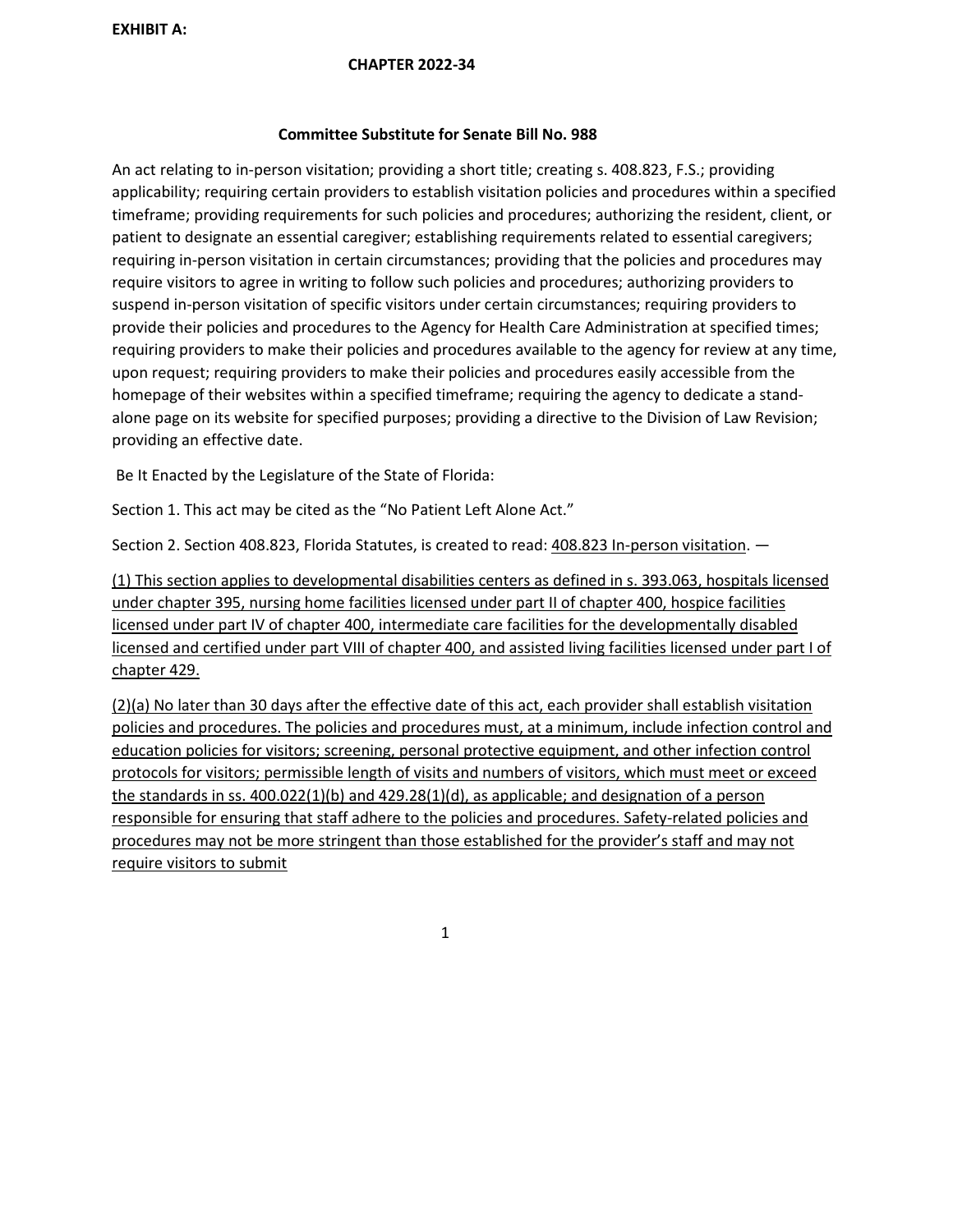**Ch. 2022-34 LAWS OF FLORIDA Ch. 2022-34**

proof of any vaccination or immunization. The policies and procedures must allow consensual physical contact between a resident, client, or patient and the visitor.

(b) A resident, client, or patient may designate a visitor who is a family member, friend, guardian, or other individual as an essential caregiver. The provider must allow in-person visitation by the essential caregiver for at least 2 hours daily in addition to any other visitation authorized by the provider. This section does not require an essential caregiver to provide necessary care to a resident, client, or patient of a provider, and providers may not require an essential caregiver to provide such care.

(c) The visitation policies and procedures required by this section must allow in-person visitation in all of the following circumstances, unless the resident, client, or patient objects:

1. End-of-life situations.

2. A resident, client, or patient who was living with family before being admitted to the provider's care is struggling with the change in environment and lack of in-person family support.

3. The resident, client, or patient is making one or more major medical decisions.

4. A resident, client, or patient is experiencing emotional distress or grieving the loss of a friend or family member who recently died.

5. A resident, client, or patient needs cueing or encouragement to eat or drink which was previously provided by a family member or caregiver.

6. A resident, client, or patient who used to talk and interact with others is seldom speaking.

7. For hospitals, childbirth, including labor and delivery.

8. Pediatric patients.

(d) The policies and procedures may require a visitor to agree in writing to follow the provider's policies and procedures. A provider may suspend in person visitation of a specific visitor if the visitor violates the provider's policies and procedures.

(e) The providers shall provide their visitation policies and procedures to the agency when applying for initial licensure, licensure renewal, or change of ownership. The provider must make the visitation policies and procedures available to the agency for review at any time, upon request.

(f) Within 24 hours after establishing the policies and procedures required under this section, providers must make such policies and procedures easily accessible from the homepage of their websites

2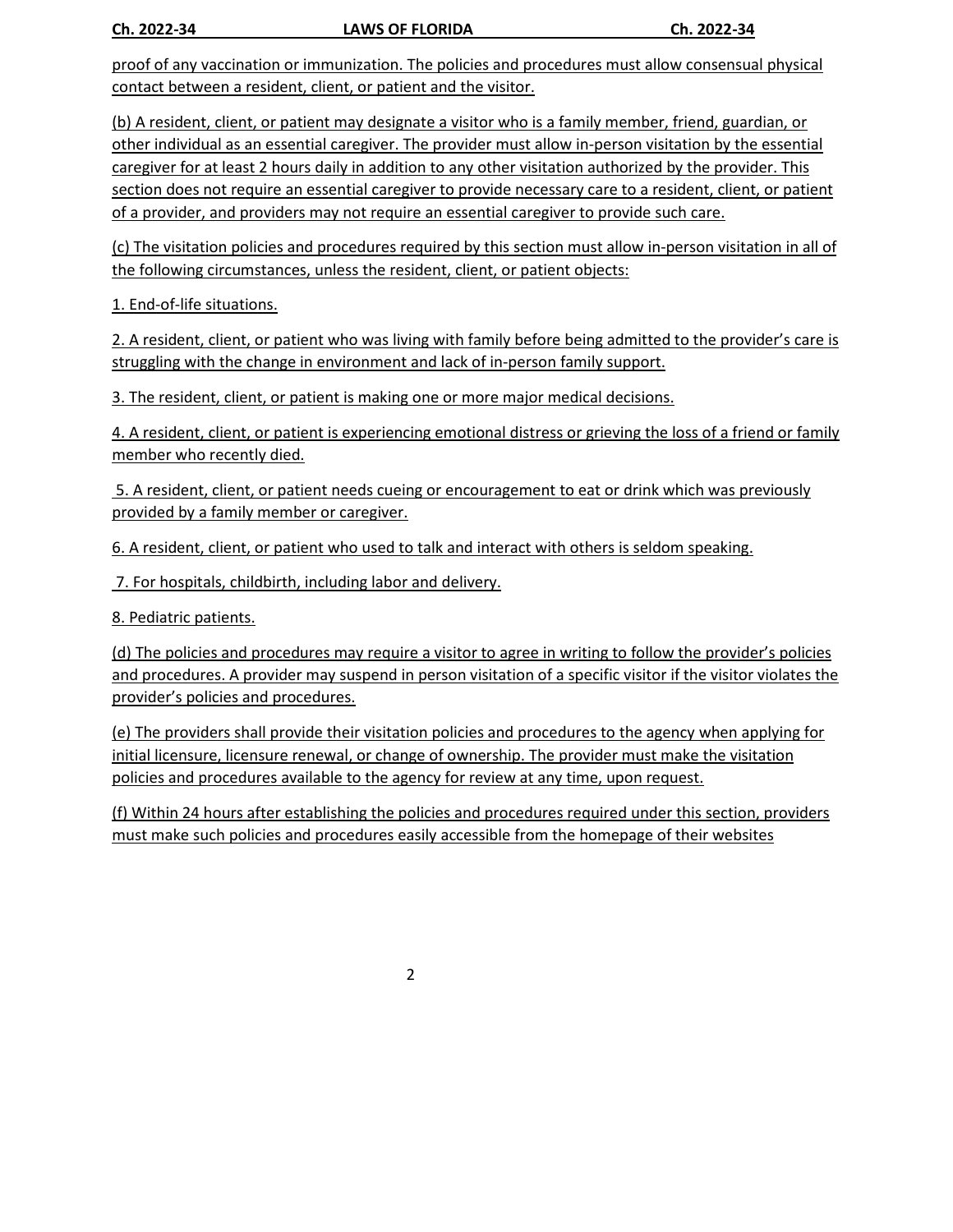(3) The agency shall dedicate a stand-alone page on its website to explain the visitation requirements of this section and provide a link to the agency's webpage to report complaints.

Section 3. The Division of Law Revision is directed to replace the phrase "30 days after the effective date of this act" wherever it occurs in this act with the date 30 days after this act becomes a law.

Section 4. This act shall take effect upon becoming a law.

Approved by the Governor April 6, 2022.

Filed in Office Secretary of State April 6, 2022. C

# **Exhibit B:**

# **Essential Caregivers Designation**

I, \_\_\_\_\_\_\_\_\_\_\_\_\_\_\_\_\_\_\_\_\_\_\_\_\_\_\_\_\_\_\_\_\_\_\_\_\_\_\_\_\_ designate \_\_\_\_\_\_\_\_\_\_\_\_\_\_\_\_\_\_\_\_\_\_\_

as essential caregiver for the contract of the contract of the contract of the contract of the contract of the contract of the contract of the contract of the contract of the contract of the contract of the contract of the consent and understand that:

• Visits by essential caregivers are subject to Atrium Gardens ALF policies and procedures and ability to screen visitors and monitor visits.

• All essential caregiver visits may be scheduled, based on current facility conditions and are at will be set for a minimum of 2 hours daily.

• Limited to one visitor at a time, and are limited to designated areas only. (Please speak with the Administrator regarding possible exceptions for end-of-life situations)

• Atrium Gardens ALF Administrator has the ability to object to a visit at any time, even under the following circumstances:

1. End-of-life situations.

2. A resident, client, or patient who was living with family before being admitted to the provider's care is struggling with the change in environment and lack of in-person family support.

3. The resident, client, or patient is making one or more major medical decisions.

4. A resident, client, or patient is experiencing emotional distress or grieving the loss of a friend or family member who recently died.

5. A resident, client, or patient needs cueing or encouragement to eat or drink which was previously provided by a family member or caregiver.

6. A resident, client, or patient who used to talk and interact with others is seldom speaking.

• Essential caregivers will need to follow the facility's infection control and education policies and procedures and agree to such. At no time will they be more stringent than those for staff and at no time require to submit proof of vaccination.

• Essential caregivers must sign an acknowledgement of completion of required trainings and adherence to infection prevention and control policies.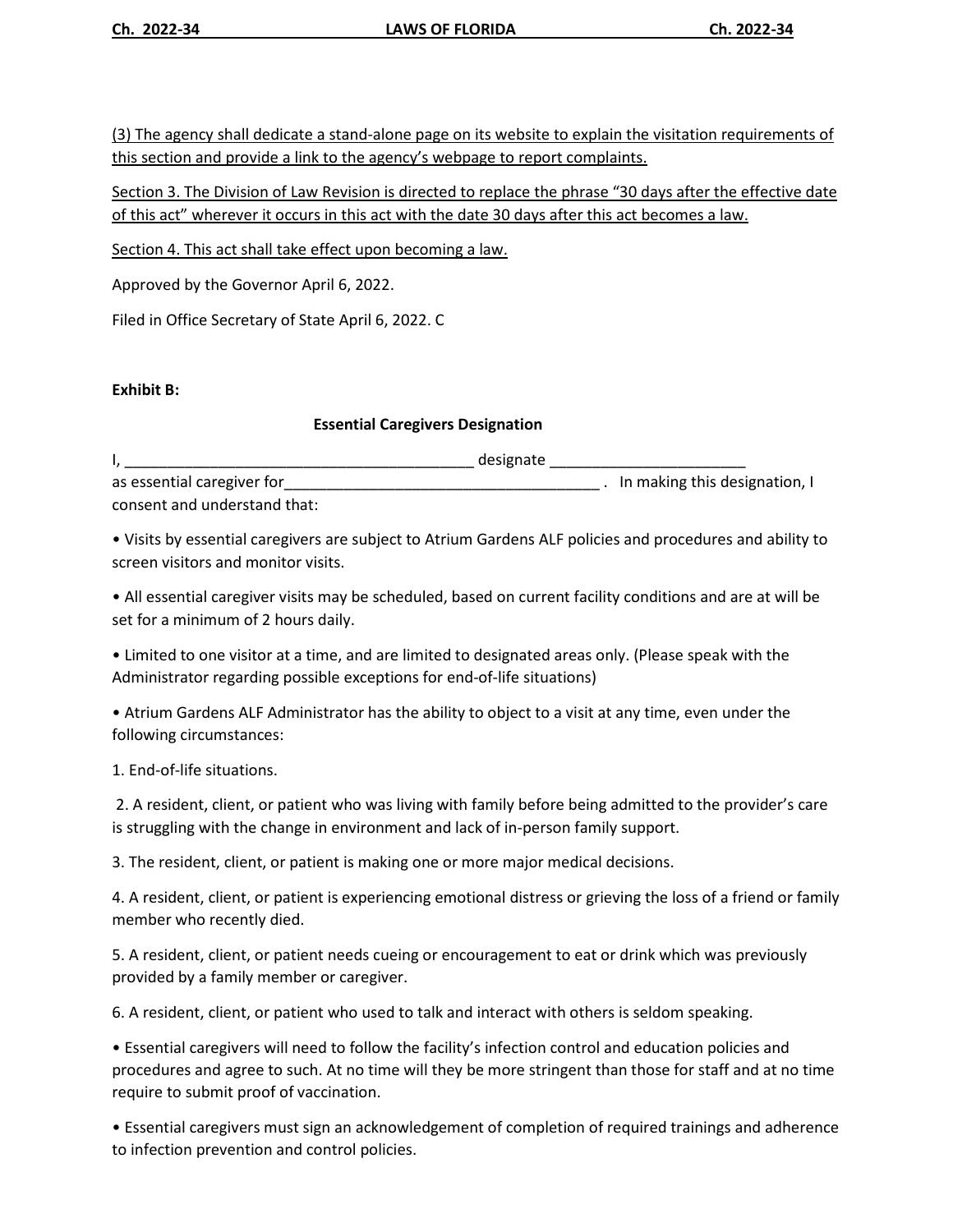• Visits by a specific essential caregiver may be suspended for failure to follow infection prevention and control requirements or other related rules of Atrium Gardens ALF. At that time the resident or resident's representative can designate a new essential caregiver.

| Resident or Legal Representative | Signature | Date |
|----------------------------------|-----------|------|
|                                  |           |      |
| <b>Facility Representative</b>   | Signature | Date |

**Exhibit C:**

# **Essential Caregivers Acknowledgement**

I, \_\_\_\_\_\_\_\_\_\_\_\_\_\_\_\_\_\_\_\_\_\_\_\_\_\_\_\_\_\_\_\_\_\_\_\_\_ accept the designation as an essential caregiver for the contract of the contract of the contract of the contract of the contract of the contract of the contract of the contract of the contract of the contract of the contract of the contract of the contract of the contra

• My visits as an essential caregiver are subject to Atrium Gardens ALF infection control and education policies and procedures. I acknowledge receiving the policies and procedures and agree to abide by them at all times.

• My visits as an essential caregiver may be scheduled, and may be no less than two hours per day.

• Essential caregiver visits cannot occur if the resident personally objects/declines your visit no matter the circumstance per 408.823 of F.S.

 "(c) The visitation policies and procedures required by this section must allow in-person visitation in all of the following circumstances, unless the resident, client, or patient objects:

 1. End-of-life situations. 2. A resident, client, or patient who was living with family before being admitted to the provider's care is struggling with the change in environment and lack of in-person family support. 3. The resident, client, or patient is making one or more major medical decisions. 4. A resident, client, or patient is experiencing emotional distress or grieving the loss of a friend or family member who recently died. 5. A resident, client, or patient needs cueing or encouragement to eat or drink which was previously provided by a family member or caregiver. 6. A resident, client, or patient who used to talk and interact with others is seldom speaking. "

• When visiting as an essential caregiver, I will utilize personal protective equipment (PPE) as determined by facility policies and procedures related to current facility status and current medical  $\qquad \qquad \text{condition of} \qquad \qquad \text{.}$ 

• I acknowledge having received training on infection prevention and control, use of PPE, use of masks, hand sanitation, and social distancing. I am satisfied with the training provided and do not have any questions regarding any of these topics.

• I acknowledge my obligation and agree to **immediately** notify the Administrator if I experience symptoms of a respiratory infection, cough, fever, shortness of breath or difficulty breathing, congestion or runny nose, sore throat, chills, headache, muscle pain, repeated shaking with chills, new loss of taste or smell, nausea or vomiting, diarrhea, symptoms possibly related to a contagious infection, or if I test positive for COVID-19 within fourteen (14) days of a visit.

• Visits by essential caregivers may be restricted or revoked for failure to follow infection prevention and control procedures of Atrium Gardens ALF.

\_\_\_\_\_\_\_\_\_\_\_\_\_\_\_\_\_\_\_\_\_\_\_\_\_\_/\_\_\_\_\_\_\_\_\_\_\_\_\_\_\_\_\_\_\_\_\_ \_\_\_\_\_\_\_\_\_\_\_\_\_\_\_\_\_\_\_\_\_\_\_